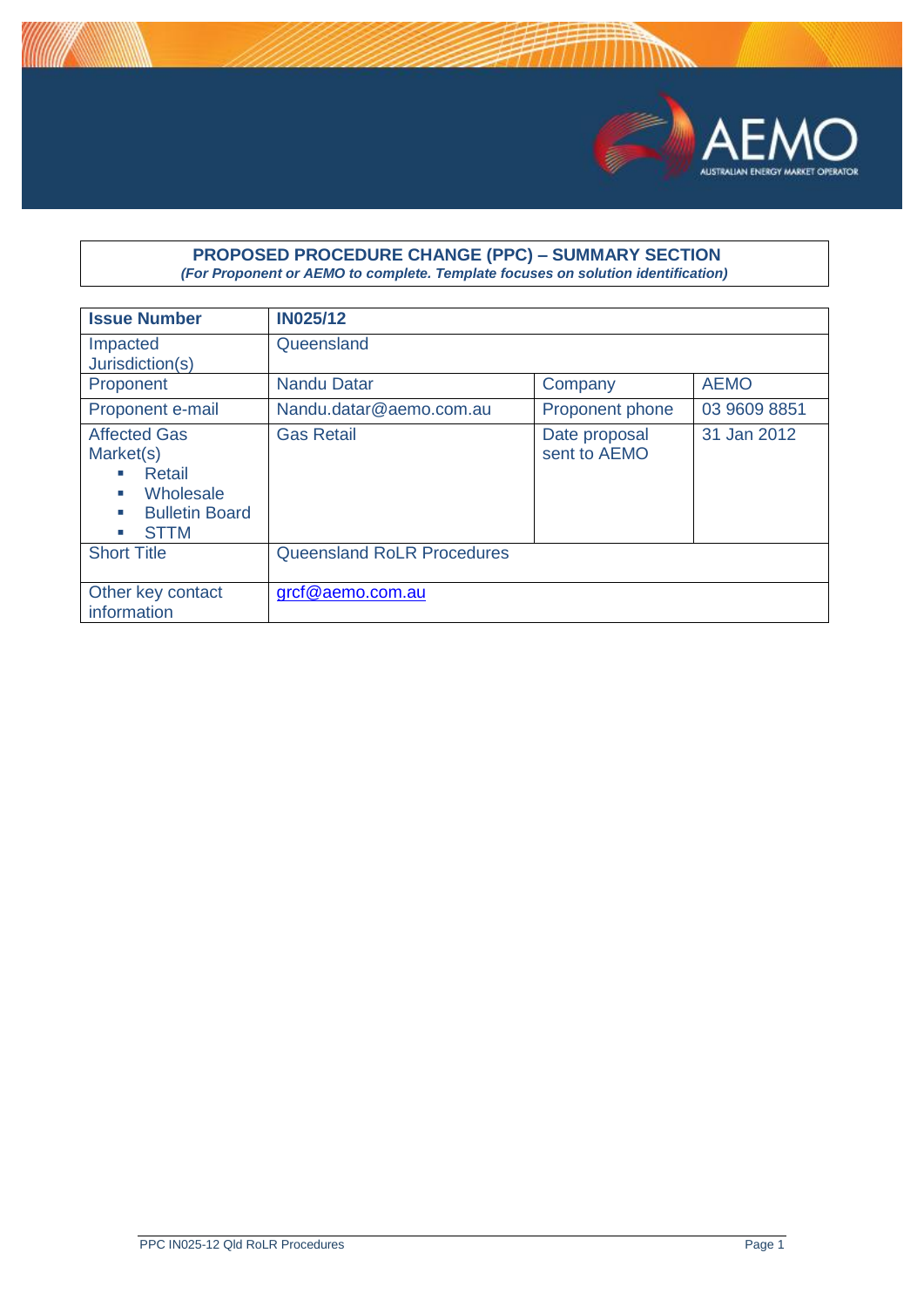# **PROPOSED PROCEDURE CHANGE (PPC) – DETAILED REPORT SECTION**

| 1. Description of<br>change(s) and reasons<br>for change(s)                                                                                                                                                                                                                                                  | This Proposed Procedure Change (PPC) describes the changes<br>required to the Retail Market Procedures (Queensland) (RMP-Q)<br>and Participant Build Pack (PBP4) for the operation and<br>implementation of the RoLR scheme in the Queensland gas retail<br>market.                                                                                                                                                                                                                         |
|--------------------------------------------------------------------------------------------------------------------------------------------------------------------------------------------------------------------------------------------------------------------------------------------------------------|---------------------------------------------------------------------------------------------------------------------------------------------------------------------------------------------------------------------------------------------------------------------------------------------------------------------------------------------------------------------------------------------------------------------------------------------------------------------------------------------|
|                                                                                                                                                                                                                                                                                                              | Part 6 of the National Energy Retail Law (NERL) details the<br>obligations for a Retailer of Last Resort Scheme (RoLR) for the<br>gas and electricity industries. AEMO under section 144 of the<br>NERL must make RoLR Procedures to deal with "any matters<br>relating to the operation or implementation of the RoLR scheme".<br>On that basis, AEMO has proposed to modify the RMP-Q to<br>implement the RoLR scheme.                                                                    |
| 2. Reference<br>documentation                                                                                                                                                                                                                                                                                | RMP-Q: addition of Chapter 10 and supporting definitions.<br>PBP4: addition of new obligations.                                                                                                                                                                                                                                                                                                                                                                                             |
| <b>Procedure Reference</b><br><b>GIP/Specification</b><br>ш<br><b>Pack Reference</b><br><b>Other Reference</b>                                                                                                                                                                                               |                                                                                                                                                                                                                                                                                                                                                                                                                                                                                             |
| 3. The high level details<br>of the change to the<br>existing Procedures<br>This includes:<br>A comparison of the<br>existing operation of<br>the Procedures to the<br>proposed change to<br>the operation of the<br>Procedures.<br>A marked up version<br>of the Procedure<br>change (see<br>Attachment A). | Below is a summary of the proposed changes to RMP-Q.<br>Amend Retail Market Procedure (QLD) to:<br>$\bullet$<br>Add new definitions in Section 1.1.1<br>$\circ$<br>Add new Chapter 10 Retailer of Last Resort<br>$\circ$<br>Below is a summary of the proposed changes to the technical<br>artefacts contained in the Gas Interface Protocol (GIP).<br>Amend PBP 4 - Queensland to:<br>$\bullet$<br>Add new obligations to Chapter 3 Transactions not<br>$\circ$<br>required for Queensland |
| 4. Consequences for<br>making or not making<br>the change(s)                                                                                                                                                                                                                                                 | AEMO must implement the proposed changes to the RMP-Q<br>before 1 July 2015 when the RoLR scheme becomes effective.<br>The consequences of not changing the RMP-Q will mean AEMO<br>and industry participants will not be compliant with section 144 of<br>the NERL.                                                                                                                                                                                                                        |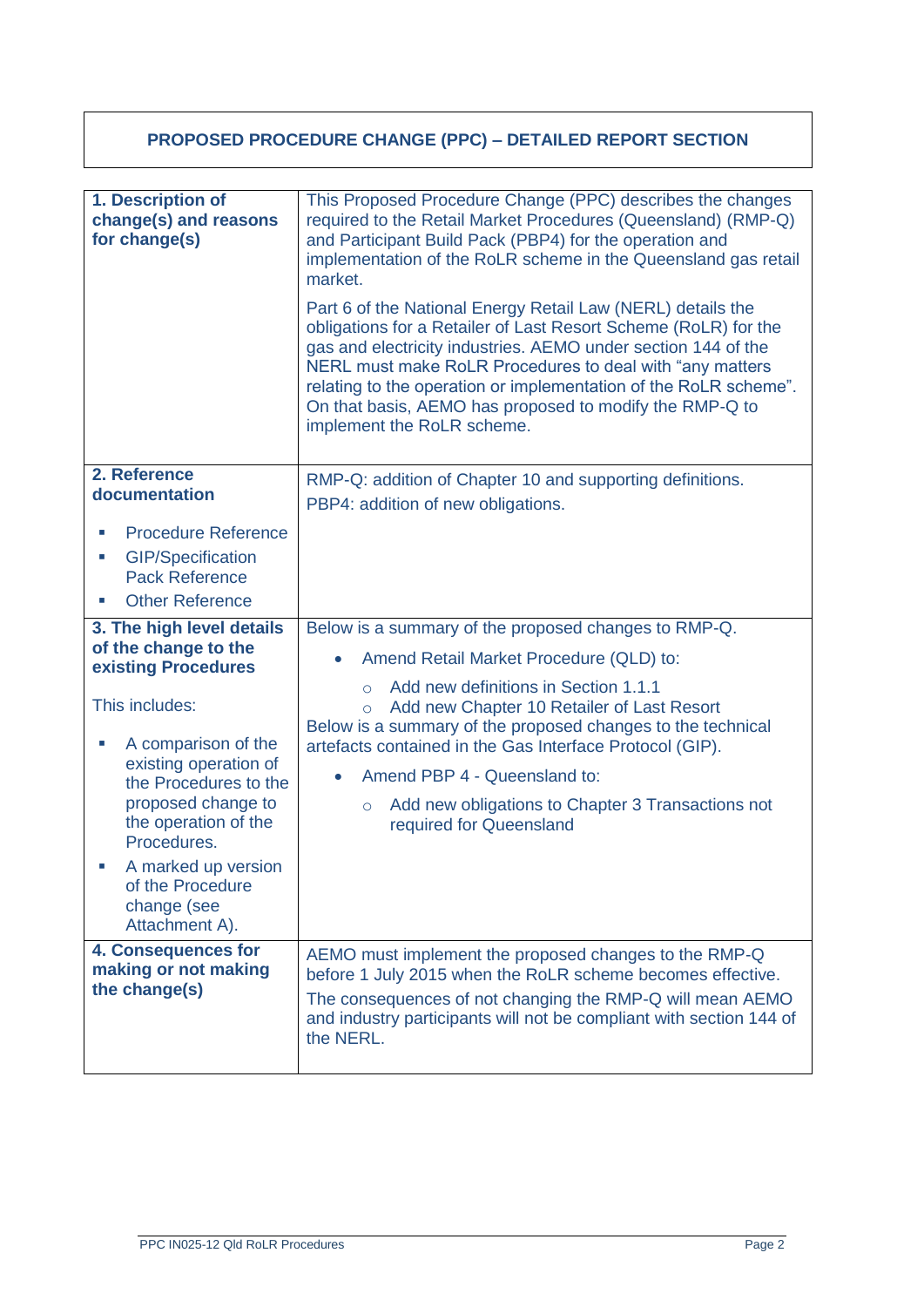| <b>5. Explanation</b><br>regarding the order of<br>magnitude of the<br>change(s) (eg: material,<br>non-material or non-<br>substantial)                | These changes are non-material                                                                                                                                                                                                                                                                                                                                                                                          |
|--------------------------------------------------------------------------------------------------------------------------------------------------------|-------------------------------------------------------------------------------------------------------------------------------------------------------------------------------------------------------------------------------------------------------------------------------------------------------------------------------------------------------------------------------------------------------------------------|
| 6. Likely benefits for<br>industry as a whole                                                                                                          | The benefits associated with the introduction of a RoLR scheme<br>are based on consumer protections to ensure the supply of gas to<br>end-use consumers in the event of a Retailer failure.<br>Benefits for industry with the introduction of the RoLR scheme are<br>the ability for AEMO and participants to comply with Part 6 of the<br>NERL.                                                                        |
| 7. The likely<br>implementation effect of<br>the proposal on<br><b>Industry in general</b><br>and/or any identified<br>parties (e.g. end-users)        | The proposed amendments do not require any changes to AEMO<br>systems.<br>The participants currently operating in the Queensland Retail Gas<br>Market also operate in other jurisdictions with operational RoLR<br>scheme. It is envisaged that these participants also will not<br>require changes to their systems.                                                                                                   |
|                                                                                                                                                        | Any new participant entering the Queensland retail market will<br>need to ensure that they are compliant with the RMP-Q and GIP.<br>The GIP provides various ways in which the participants can<br>provide the data to AEMO.                                                                                                                                                                                            |
| 8. Testing requirements                                                                                                                                | <b>Not Applicable</b>                                                                                                                                                                                                                                                                                                                                                                                                   |
| 9. Supporting<br><b>Documentation</b><br>(attach if necessary)                                                                                         | Attachment A: Retail Market Procedures (Queensland) (marked-<br>up)<br>Attachment B: Participant Build Pack 4 (marked-up)                                                                                                                                                                                                                                                                                               |
| 10. If applicable, a<br>proposed effective date<br>for the proposed<br>changed Procedures to<br>take effect and<br>justification for that<br>timeline. | AEMO proposes these changes occur in accordance with the<br>following timeline:<br>PPC consultation commences 23 February 2015<br>PPC consultation closing date: 17 March 2015<br>$\bullet$<br>IIR consultation commences: 1 April 2015<br>$\bullet$<br>IIR consultation closing date: 24 April 2015<br>$\bullet$<br>AEMO publishes notice of decision: 15 May 2015<br>$\bullet$<br>Target effective date: 1 July 2015. |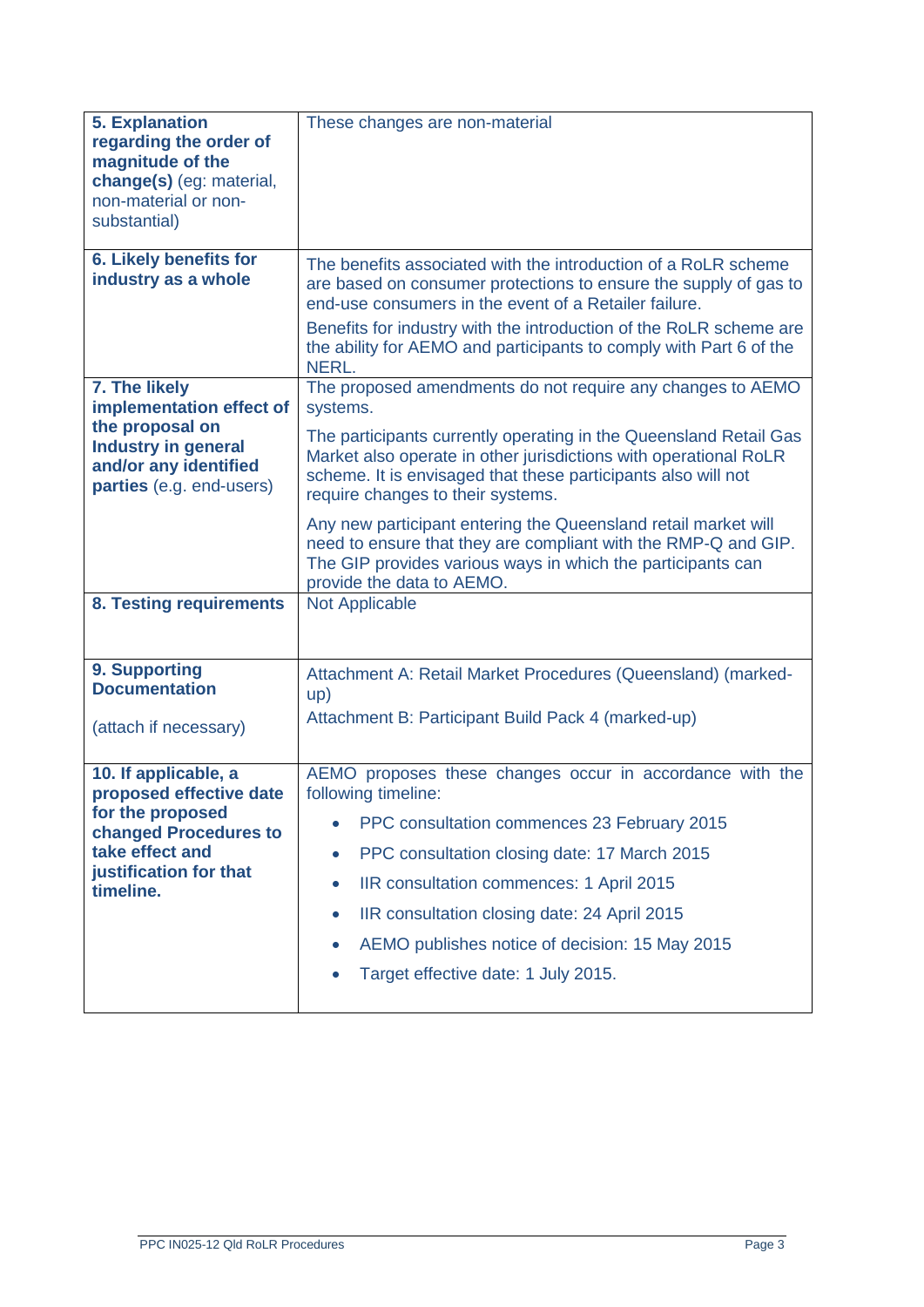**ATTACHMENT A – PROPOSED CHANGES RETAIL MARKET PROCEDURES (QLD)**

**Blue represents additions Red and strikeout represents deletions – Marked up changes**

#### **Additions in section 1.1.1**

| designated RoLR                   | has the same meaning as in Part 6 of the National Energy Retail<br>Law.                                                                                                                                                                                                             |
|-----------------------------------|-------------------------------------------------------------------------------------------------------------------------------------------------------------------------------------------------------------------------------------------------------------------------------------|
| <b>failed Retailer</b>            | has the same meaning as in Part 6 of the National Energy Retail<br>Law.                                                                                                                                                                                                             |
| <i>insolvency official</i>        | has the same meaning as in Part 6 of the National Energy Retail<br>Law.                                                                                                                                                                                                             |
| <b>RoLR</b> event                 | has the same meaning as in Part 6 of the National Energy Retail<br>Law.                                                                                                                                                                                                             |
| <b>RoLR Gas Day</b>               | is the gas day that the RoLR Event occurs.                                                                                                                                                                                                                                          |
| service order                     | means a request from a User requesting that the Distributor<br>undertake the delivery of a service.                                                                                                                                                                                 |
| service order in<br>flight report | means a listing created and administered by a Distributor that<br>comprises a number of data attributes as defined in the Gas<br>Interface Protocol of every MIRN that the failed Retailer has<br>initiated a service order and the Distributor has yet to complete<br>the request. |
| small customer                    | has the same meaning as in the National Energy Retail Law.                                                                                                                                                                                                                          |

### **Addition: Chapter 10**

## **CHAPTER 10 RETAILER OF LAST RESORT**

## **10.1 Retailer of Last Resort Event**

A *RoLR event* is defined under Part 6 of the National Energy Retail Law and when this event occurs, clause 10.1.1 to 10.1.8 applies.

### **10.1.1 Cancelled and Accelerated Customer Transfers**

AEMO must as soon as practicable, in relation to a lodged or pending transfer request:

- (a) where the prospective *FRO* is the *failed Retailer*, cancel all *transfer requests* and deliver a notice of the withdrawal of the *transfer request*, to the *FRO*, the prospective *FRO* and the *Distributor* for the *supply point* to which the *transfer request* relates;
- (b) where the *MIRN*, that is subject to a *transfer request*, has the *failed Retailer* recorded as the *FRO* and the *transfer request* contains a *customer no-change statement,* accelerate the *transfer request* and deliver a notice of the registration of the *transfer request* to the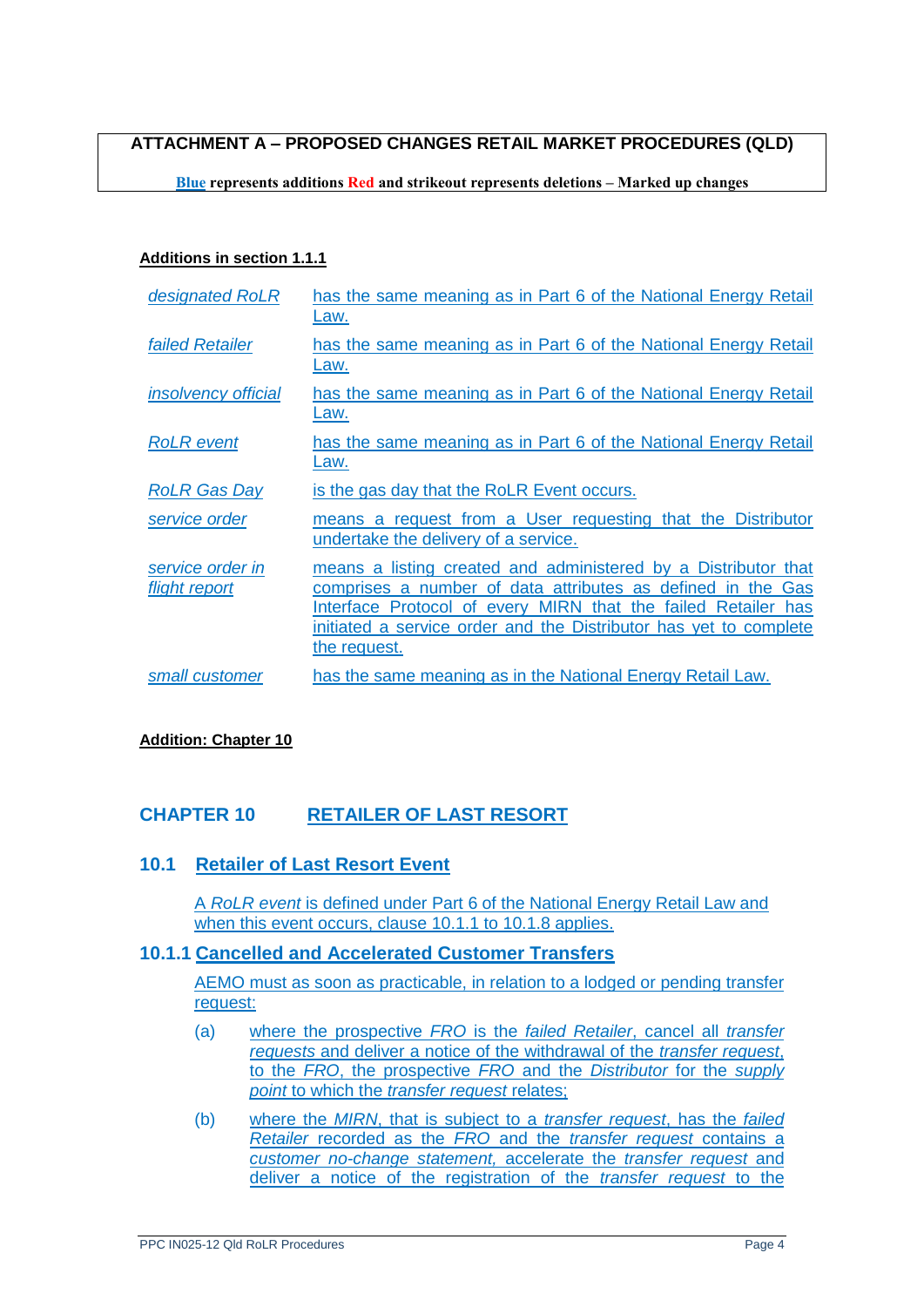prospective *FRO,* the *FRO* and the *Distributor* for the *supply point* to which the *transfer request* relates;

- (c) where the *MIRN*, that is subject to a *transfer request*, has the *failed Retailer* recorded as the *FRO* and does not contain a *Customer nochange statement* and;
	- (i) if the *prospective transfer date* is ten days or less before the *RoLR gas day,* AEMO must accelerate the *transfer request* and deliver a notice of the registration of the *transfer request* to the prospective *FRO,* the *FRO* and the *Distributor* for the *supply point* to which the *transfer request* relates*;* or
	- (ii) if the *prospective transfer date* is more than ten days before the *RoLR gas day,* AEMO will allow the *transfer request* to be processed as normal and the *MIRN* relating to that *transfer request* will be included in the *metering register* update process described in clause 10.1.4.

## **10.1.2 Metering Register Update**

Before the *RoLR gas day*, for each *MIRN* for which the *failed Retailer* is recorded as the *FRO* and to which clause 9.2.1 does not apply, *AEMO* must amend the *metering register* by recording the *designated RoLR* as the *FRO.*

## **10.1.3 MIRN Database Update**

The Distributor must:

- (a) for each *MIRN* for which the *failed Retailer* is recorded as the *FRO* and to which clause 10.1.1 does not apply, the *Distributor* must amend the *MIRN Database* by recording the *designated RoLR* as the *FRO;*
- (b) provide AEMO with a report of the details of each *MIRN* that has been updated in the *MIRN database;* and
- (c) where the *failed retailer* is the *local area retailer* of the *Distributor*, provide AEMO with details of those *MIRNs.*

## **10.1.4 Data Exchange**

### AEMO must provide:

- (a) each *designated RoLR* a file containing customer details using the most recently received *complete customer listing* for the *MIRNs* for which they have become the *FRO* in accordance with the *Gas Interface Protocol*; and
- (b) each *Distributor* details of the *MIRNs* where in accordance with clause 10.1.2 *AEMO* has updated the *metering register* with the *designated RoLR* as the *FRO* and deliver that file in accordance with the *Gas Interface Protocol*.

### **10.1.5 Data Exchange from Failed Retailer**

Before the *RoLR gas day*, the *failed Retailer* or its *insolvency official* must provide each *designated RoLR* a file containing customer details for the *MIRN*s for which they will become the *FRO* in accordance with the *Gas Interface Protocol*.

## **10.1.6 Meter Reading and Account Creation**

For each *MIRN* that the *designated RoLR* has become the *FRO*, the *Distributor* must: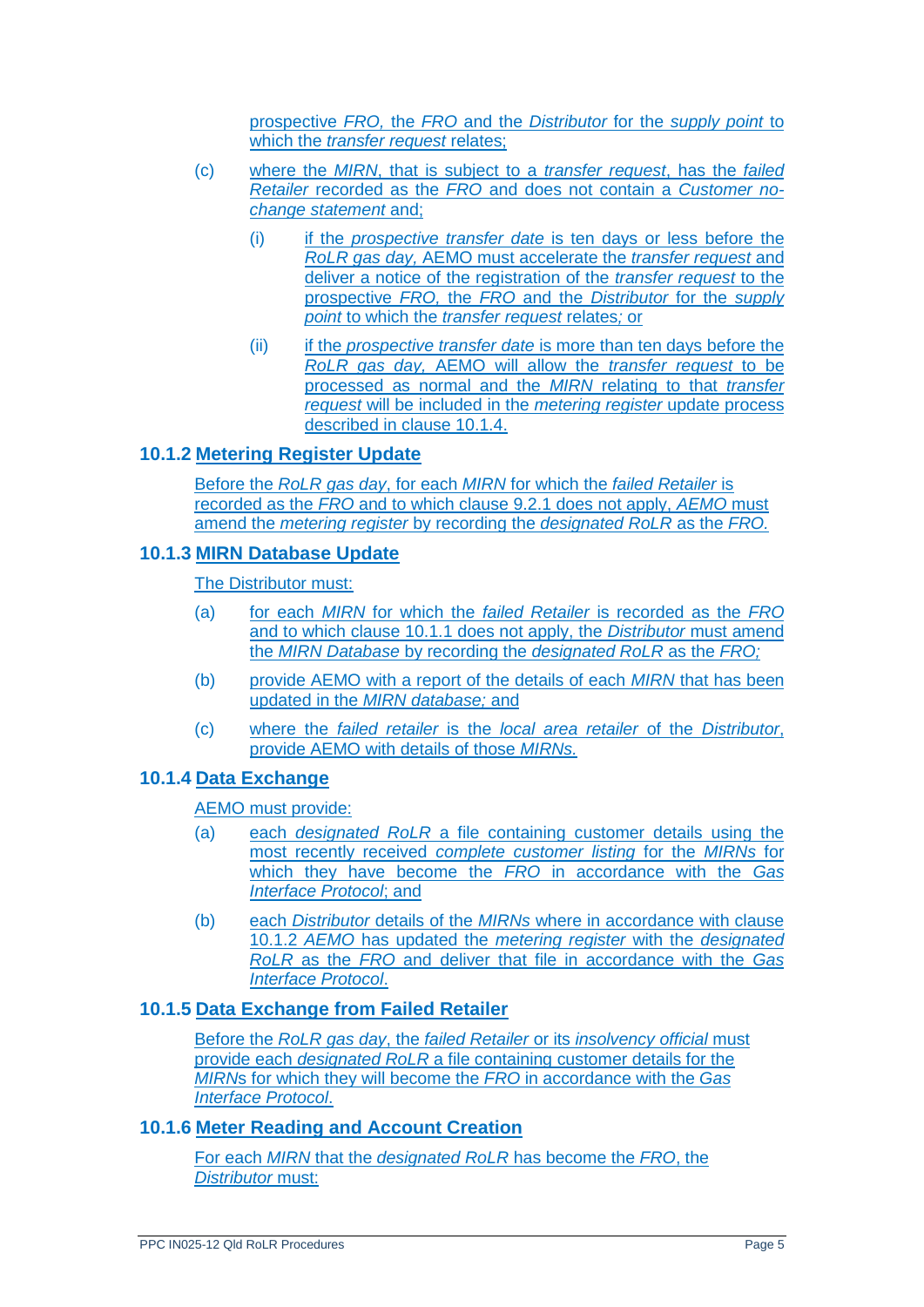- (a) calculate an estimated meter reading for RoLR gas day and provide it to AEMO, the designated RoLR and the failed Retailer; and
- (b) calculate the energy data information for RoLR gas day as described in clause 2.6.2(a) and provide to AEMO and the failed Retailer; and
- (c) provide the designated RoLR the current information set out in clause 3.1.1(a) to 3.1.1(m);
- (d) and provide the information in accordance with the Gas Interface Protocol as soon as practicable but no later than 7 calendar days after the RoLR gas day.

## **10.1.7 Updates to Estimated Meter Reading**

- (a) Each *Distributor* must provide any updates to estimated data provided under clause 10.1.6(b), (c) and (d) to AEMO*,* the *failed Retailer* and *designated RoLR.*
- (b) The updates must be provided as soon as it is practical to do so, but in any event no later than on the last *settlement business day* of the ninth month after the relevant *billing period* in which the *RoLR gas day* occurs.

### **10.1.8 Service Order Processes**

Where a *Distributor* has not yet completed *service orders* that were initiated prior to *RoLR gas day* by the *failed Retailer,* the *Distributor* in accordance with the *Gas Interface Protocol* must provide a *service order in flight report* to the *designated RoLR.*

### **10.1.9 Industry reconciliation program**

Within the 65th *business day* after the *RoLR gas day* and after consulting with affected *Retailers* and *Distributors,* AEMO must determine if an industry reconciliation program is required.

Note: This clause places an obligation on AEMO to determine the need for a reconciliation of the customer transfers that have occurred during a RoLR event to ensure that customers have been transferred to the correct Retailer of Last Resort and that the Distributors', Retailers' and AEMO's databases are aligned. The intention is to perform an exercise that would identify and correct any errors. The 50 day period is to allow for at least one billing cycle to have occurred so that Retailers can assess the financial implications of performing a reconciliation.